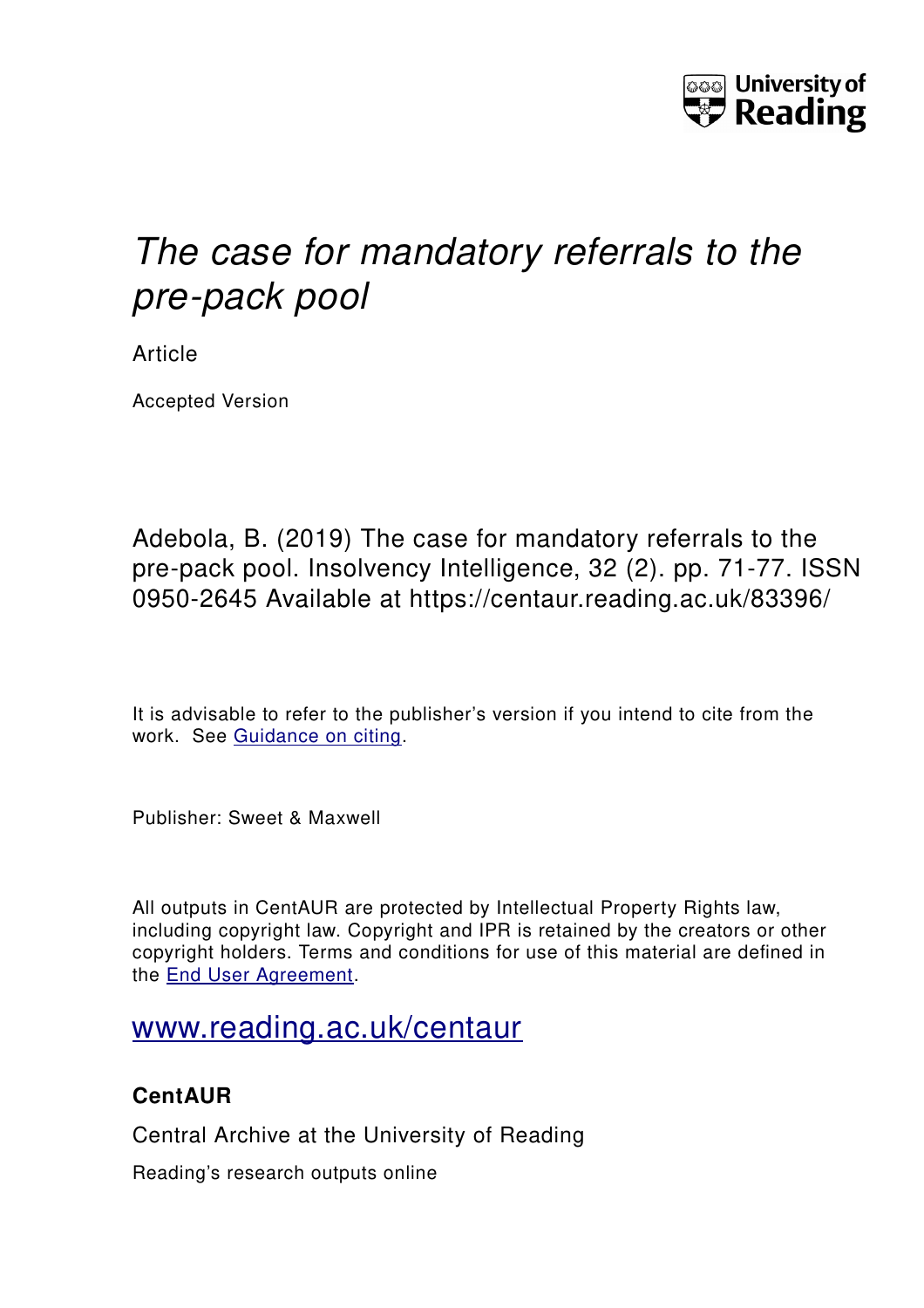#### **The Case for Mandatory Referrals to the Pre-pack Pool**

Bolanle Adebola<sup>1</sup>

#### **Introduction**

#### 1-001.

<u>.</u>

This paper contributes to the debate on the future of the Pre-pack Pool ('Pool), which has been remarkably underused since its establishment in 2015.<sup>2</sup> The Pool is a body of business experts introduced to improve the oversight of the pre-pack administration procedure ('Pre-pack').<sup>3</sup> The Pre-pack is a variant of the administration procedure, which aims to facilitate the rehabilitation of distressed companies and/or their businesses. The Pre-pack has become the most utilised business rescue procedure in England and Wales.<sup>4</sup> Its use has, however, drawn much criticism because of its opacity, propensity to exclude stakeholders and susceptibility to abuse. <sup>5</sup> Such is the censure that it draws, that successive governments have since 2009 introduced reforms to improve its transparency and mollify the excluded stakeholders; culminating in the 2015 changes which ushered in the Pool. The Pool exercises oversight of Pre-pack sales to persons connected to distressed entities. These Pre-packs have attracted the worst criticisms from stakeholders, who believe that they are the most prone to abuse.<sup>6</sup>

Since its introduction, only a handful of eligible Pre-packs have approached the Pool.<sup>7</sup> This has been attributed to the fact that applications to the Pool are voluntary and the failure to apply

<sup>&</sup>lt;sup>1</sup> Lecturer in International Commercial Law, University of Reading. b.adebola@reading.ac.uk. The author is grateful to the attendees of the '15 Years of the Enterprise Act 2002 Insolvency Reforms: Reflection and Thoughts on Future Reform' conference jointly hosted by the University of Wolverhampton and Aston University for their comments. She also thanks the Pool for the invitation to the February 2019 Reviewer's Meeting, at which important insights into its work were discussed. She is grateful for the permission to refer to presentations made at the meeting. The views expressed in this paper are those of its author only.

<sup>2</sup> Pre-Pack Pool, "Annual Review 2016" https://www.prepackpool.co.uk/uploads/files/documents/Prepack%20Pool%20Annual%20Review%202016-17.pdf [Accessed 1 March 2019], p.6; Pre-Pack Pool, "Annual Review 2017" https://www.prepackpool.co.uk/uploads/files/documents/Pre-pack-Pool-Annual-Review-2017.pdf [Accessed 1 March 2019], p. 4.

<sup>&</sup>lt;sup>3</sup> T. Graham, "Graham Review into Pre-pack Administration: Report to The Rt Hon Vince Cable MP" (June 2014), https://www.gov.uk/government/publications/graham-review-into-pre-pack-administration [Accessed 1 March 2019], p.59.

<sup>4</sup> P. Walton, C. Umfreville and P Wilson, "Pre-Pack Empirical Research: Characteristics and Outcome Analysis of Pre-pack Administration" https://www.gov.uk/government/publications/graham-review-into-pre-packadministration [Accessed 1 March 2019], p.85, para 5.

<sup>&</sup>lt;sup>5</sup> P. Walton, "Prepackin' in the UK" (2009)18 Int.Insolv.Rev., 85-108, A. Sakoui and K. Stacey, "Investors call for 'pre-pack' changes" (Financial Times, 9 December 2008), J. Moulton, "The Uncomfortable Edge of Propriety- -Pre-packs or Just Stitch-ups?" (2005) Recovery (Spring), 2 but see R Singh, 'Jon Moulton Makes U-Turn on Pre-Packs' (Accountancy Age, 18 June 2010).

<sup>&</sup>lt;sup>6</sup> House of Commons: Business, Innovation and Skills Committee, "The Insolvency Service" pp.22, paras 69-70; "Written Evidence Submitted by the Association of British Insurers" Ev.pp.51 (Sixth Report of Session 2012-13).

<sup>7</sup> Pre-Pack Pool, "Annual Review 2017" [2018] https://www.prepackpool.co.uk/uploads/files/documents/Prepack-Pool-Annual-Review-2017.pdf [Accessed 1 March 2019], pp.2-3.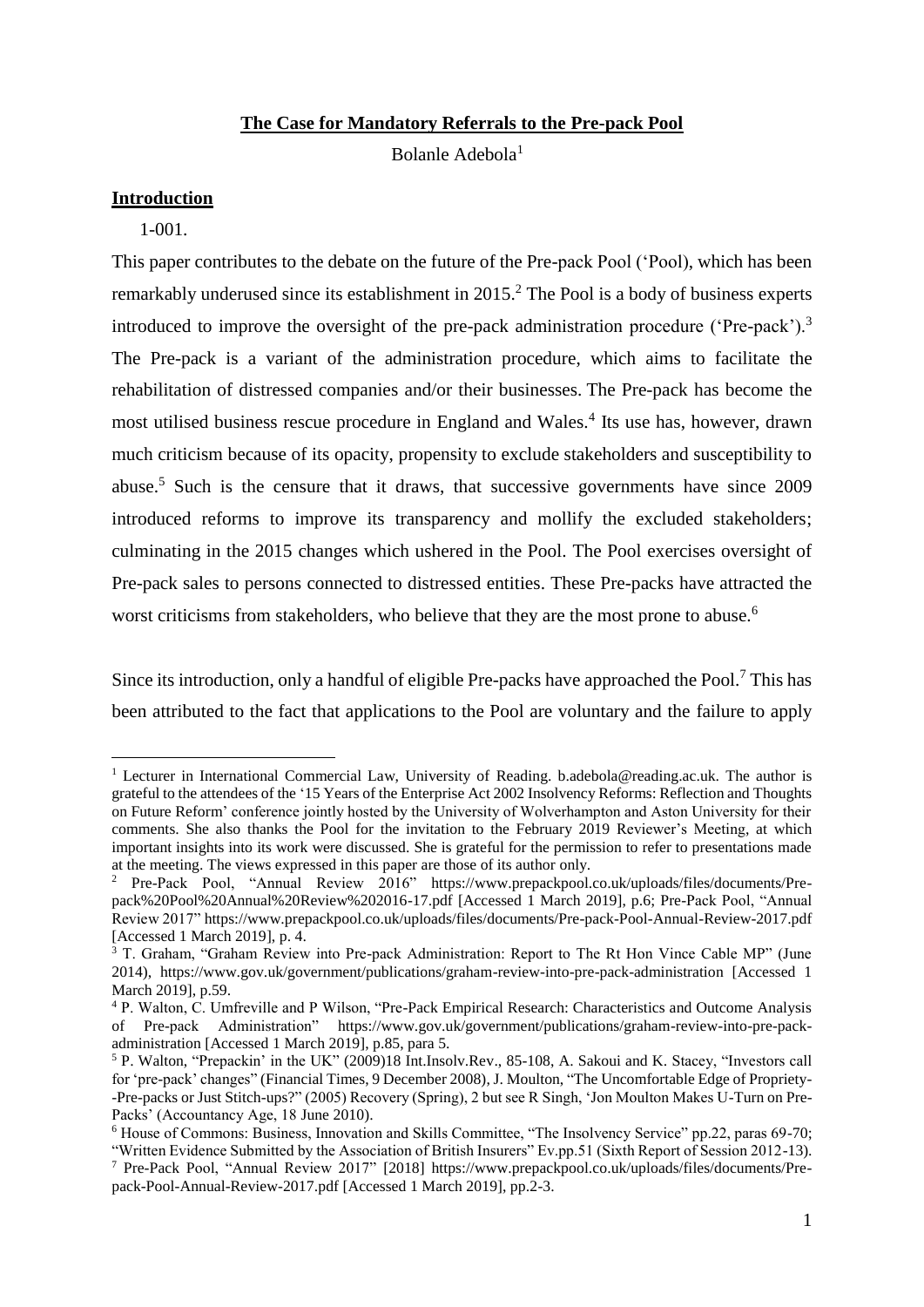draws no penalty.<sup>8</sup> When the numbers reduced from a trickle to mere drops in 2017, it prompted a government inquiry into the practice, as well as calls to make referrals to the Pool compulsory.<sup>9</sup> As we await the outcomes of the government's investigations, this paper advocates the direction that should be adopted by policy makers. To that end, it calls for mandatory referrals to the Pool. This approach will halt selective applications to the Pool, as well as the selective disclosure of outcomes of applications to practitioners and unsecured creditors; both of which the voluntary referral approach permits. It argues, further, that mandatory referrals will ensure that the Pre-packs concerned receive appropriate oversight, which will provide comfort to the groups that have been the most concerned about them. Mandatory referrals will also ensure adequate oversight of business rescues at the small and micro end of the market. Finally, the insight obtained by the Pool will help improve our understanding of the abusive practices in the Pre-pack landscape, which is vital to improving its governance. Ultimately, the corollary to mandatory referrals would be an improved reputation for the Pre-pack which the cross-section of stakeholders desire.

The paper is divided into three sections. The first section sets out the context in which the Pool was proposed. The ensuing section examines the declining number of referrals to the Pool, to demonstrate the failure of the voluntary approach. The third section examines the case for and against mandatory referrals to the Pool, by critically examining the opinions of industry experts and academics. The conclusion reiterates the case for mandatory referrals to the Pool.

# **The Pre-pack Pool: Emergence in Pre-pack Regulation**

#### 1-002.

<u>.</u>

The Pool is an independent body of experienced business people, who could be approached to review a proposed Pre-pack, when it involves the sale of the business and/or assets to previously-connected persons.<sup>10</sup> The Pre-pack refers to an administration process in which an insolvency practitioner is appointed to execute a pre-agreed sale of the distressed business

<sup>8</sup> T. Graham, "Graham Review into Pre-pack Administration: Report to The Rt Hon Vince Cable MP" (June 2014), https://www.gov.uk/government/publications/graham-review-into-pre-pack-administration [Accessed 1 March 2019], p.62, paras 9.10.

<sup>9</sup> R3, "Government Pre-pack Review Opportunity for Improvement" (13 December 2017); "Calls for CVAs to be Referred to the Pre-pack Pool as Concerns Increase about their Use" https://www.walkermorris.co.uk/publications/calls-for-cvas-to-be-referred-to-the-pre-pack-pool-as-concernsincrease-about-their-use/ [Accessed 1 March 2019].

<sup>&</sup>lt;sup>10</sup> Pre Pack Pool, "Annual Review 2016" [2017] https://www.prepackpool.co.uk/uploads/files/documents/Prepack%20Pool%20Annual%20Review%202016-17.pdf [Accessed 1 March 2019], pp.4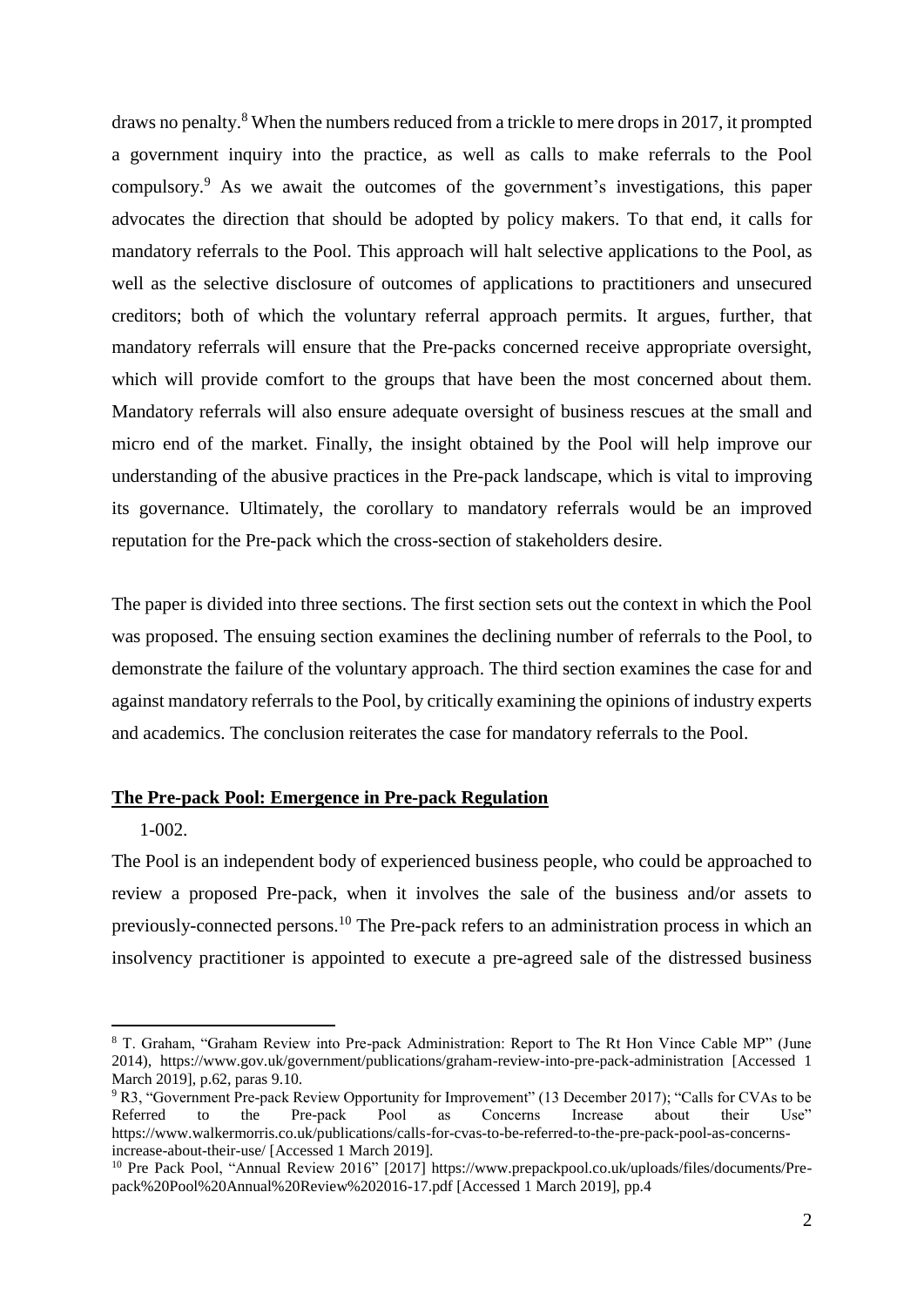shortly after appointment; without recourse to the general body of creditors.<sup>11</sup> Previouslyconnected persons are those with significant control powers in relation to the distressed company, including its directors and shareholders but excluding secured creditors who lend in the normal course of business.<sup>12</sup> Associates of these persons, whether natural or corporate, are also included in the definition. <sup>13</sup> Thus, members of the Pool can be approached where the business is to be sold to those who had been in control of the distressed entity or their associates, without consulting the unsecured creditors.

#### 1-003.

The Pre-pack has always sat uneasily in the insolvency system. Its merits include the speed and certainty through which the businesses and goodwill of distressed entities can be preserved.<sup>14</sup> This ensures that the business survives and can continue to service its contracts without onerous changes to contractual terms, as would be the case if trading in administration. <sup>15</sup> It saves the costs of practitioner trading and facilitates the retention of employees who might otherwise jump ship.<sup>16</sup> At the same time, the Pre-pack has evoked much censure since it rose to the consciousness of the insolvency industry.<sup>17</sup> The main criticisms have been the opacity of the negotiations. This tactic results in the exclusion and disenfranchisement of unsecured creditors, who are neither informed nor consulted during the process.<sup>18</sup> They only become aware of the negotiations after the sale is in place. Such outcomes have led unsecured creditors to accuse secured lenders and practitioners of collusion.<sup>19</sup> The allegation of collusion is made worse by

<sup>&</sup>lt;sup>11</sup>Statement of Insolvency Practice 16, "Pre-packed Administrations", https://www.r3.org.uk/media/documents/technical\_library/SIPS/SIP%2016%20Version%203%20Nov%202015. pdf, [Accessed 1March 2019], paras 1.

<sup>&</sup>lt;sup>12</sup> Insolvency Act 1986, s.249; T. Graham, "Graham Review into Pre-pack Administration: Report to The Rt Hon Vince Cable MP" (June 2014), https://www.gov.uk/government/publications/graham-review-into-pre-packadministration [Accessed 1 March 2019], pp.60-61, paras 9.5-9.6.

<sup>13</sup> Insolvency Act 1986, s.435.

<sup>14</sup> S. Frisby, "The Pre-pack Promise: Signs of Fulfilment?" (2010) Recovery (Spring) pp.30; M. Parkhouse and K. Scott, "A Fair Deal"? https://www.newlawjournal.co.uk/content/fair-deal [Accessed 1 March 2019].

<sup>15</sup> N. Khan, "Holding Rescue to Ransom" (2011) Recovery (Spring), pp.40.

<sup>16</sup> R3, "Pre-packaged Sales" https://www.r3.org.uk/media/documents/publications/press/Pre-packs\_briefing.pdf [Accessed 1 March 2019], pp.1.

<sup>17</sup> P. Walton, "Pre-packaged Administrations – Trick or Treat?" (2006) 19 Insolv.Int., pp.113-120; A. Sakoui and K. Stacey, "Investors Call for 'Pre-pack' Changes", (Financial Times, 9 December, 2008); N. Craven and L. Mills, "'Pre-pack' Deals Risk Cheating Creditors: Private Equity Boss Warns of Abuse over 'Quickie Bankruptcy'" (This is Money, 5 January 2009).

<sup>&</sup>lt;sup>18</sup> W. Lyons, "Pre-pack Administration: Winners and Losers" (2011) 2 International Corporate Rescue, pp.102 -108, 106. For minority shareholder complaints, see: R. Lawson, "Pre-packs Dump Minority Shareholders Too" (FT 14 April 2017); House of Commons: Business, Innovation and Skills Committee, "Written Evidence Submitted by ShareSoc (UK Individual Shareholders Society Ltd), (Sixth Report of Session 2012-13), Ev.pp.84- 85.

<sup>&</sup>lt;sup>19</sup> "Landlords Hit Out at Rise of Non-compliant Pre-packs (Insolvency News, 16 May 2012).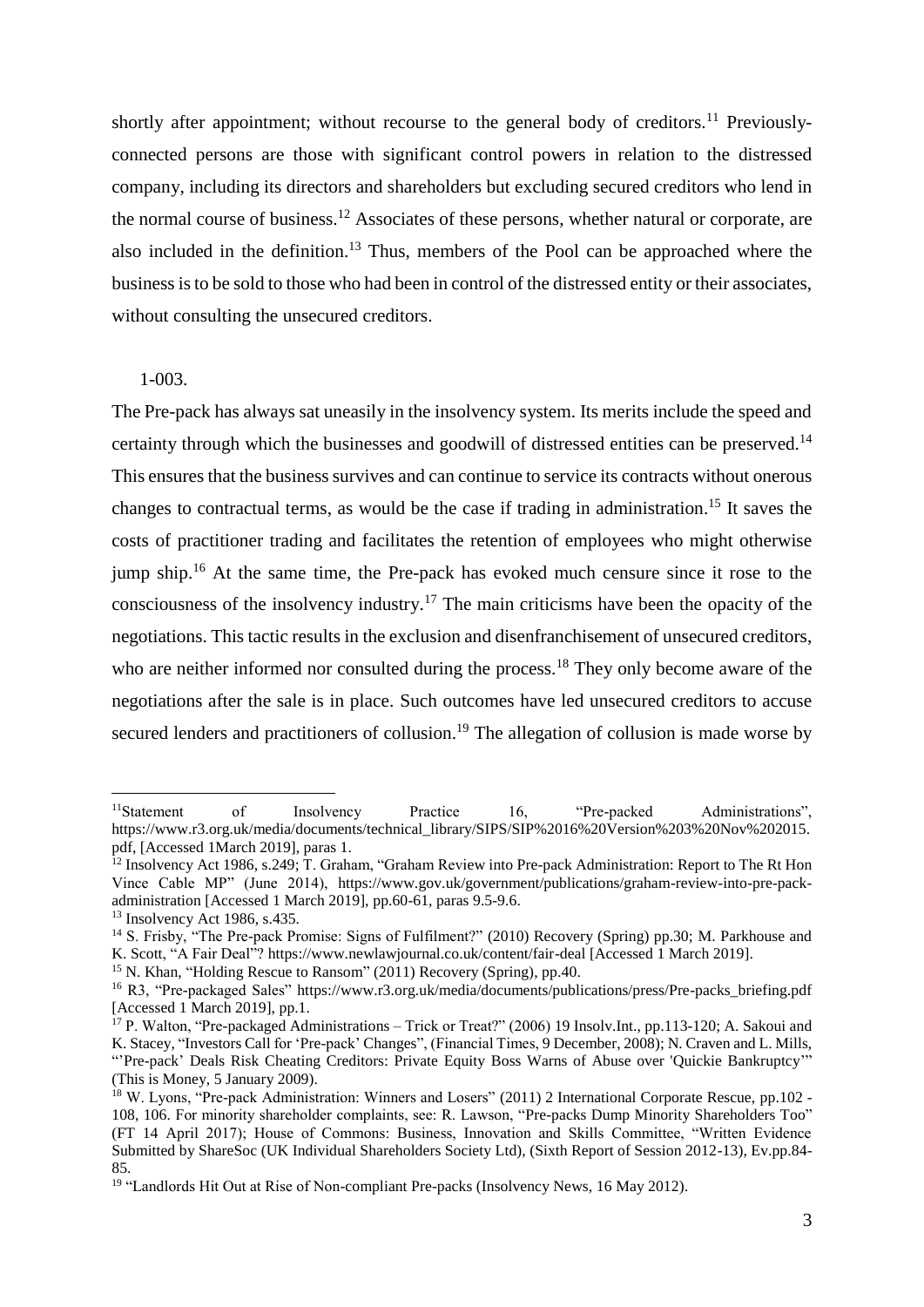the fact that the directors or their associates may also be the purchasers of the business. Prepack sales to previously-connected persons have been excoriated by those who denounce it as merely an avenue through which directors and their associates rid the business of its debts, in circumstances in which its creditors have no say.<sup>20</sup> It has also been pilloried by the press; bringing the rescue system and profession to disrepute. $21$ 

## 1-004.

Policy-makers have responded to the criticisms of the Pre-pack by introducing measures to improve its governance. In 2009, Statement of Insolvency Practice 16 ('SIP 16') was introduced to address the information deficit.<sup>22</sup> It requires practitioners to provide information about the decision to Pre-pack and the sale to unsecured creditors, as soon as practicable after the sale. It has undergone two revisions since its introduction; each aiming to improve on the transparency and management of the pre-pack process. The Insolvency Code of Ethics 2009 also directs practitioners on the values necessary for the fair and effective discharge of their responsibilities.<sup>23</sup> While these measures have been welcome, they have not fully satisfied the critics. Further legal reforms were however halted by mixed responses to consultations in 2010.<sup>24</sup> Given the continued buzz around the Pre-pack, an independent review was commissioned in 2013, to assess its impact stakeholders and the economy.<sup>25</sup> This became known as the Graham Review.

As with previous reviews of the Pre-pack process, the Graham Review found that the Pre-pack played a potentially useful role in the economy. It facilitates the preservation of jobs and businesses.<sup>26</sup> It found that Pre-packs typically resulted in sales to previously-connected

 $22$  R3, "Pre-packs and SIP 16" (March 2010) pp.3.

<u>.</u>

<sup>&</sup>lt;sup>20</sup> House of Commons: Business, Innovation and Skills Committee, "The Insolvency Service" pp.22, paras 69-70; "Written Evidence Submitted by the Association of British Insurers" Ev.pp.51 (Sixth Report of Session 2012-13); A.Brown, "Printers, Pre-packs and Practitioners' Fees" (2014) Recovery (Winter), pp.41.

<sup>&</sup>lt;sup>21</sup> T. Webb, "Crackdown on 'Phoenix' Insolvency Deals", (Guardian, 19 March 2010); L. Haddou and J.Cumbo, "Companies Use 'Pre-packs' to Dump £3.8bn of Pension Liabilities" (FT, 9 April 2017).

<sup>&</sup>lt;sup>23</sup> The Insolvency Service, "Insolvency Code of Ethics: Background and Overview" https://www.gov.uk/government/publications/insolvency-practitioner-code-of-ethics {Accessed 1 March 2009] <sup>24</sup> G Ruddick, "Pre-pack Administration Overhaul Dropped" (Telegraph 26 January 2012). Insolvency Service,

<sup>&</sup>quot;Improving the Transparency of, and Confidence in, Pre-packaged Sales in Administration" Summary of Consultation Responses (March 2011)

<sup>&</sup>lt;sup>25</sup> T. Graham, "Graham Review into Pre-pack Administration: Report to The Rt Hon Vince Cable MP" (June 2014), https://www.gov.uk/government/publications/graham-review-into-pre-pack-administration [Accessed 1 March 2019], pp.4.

 $26$  ibid, pp.  $23 - 28$ .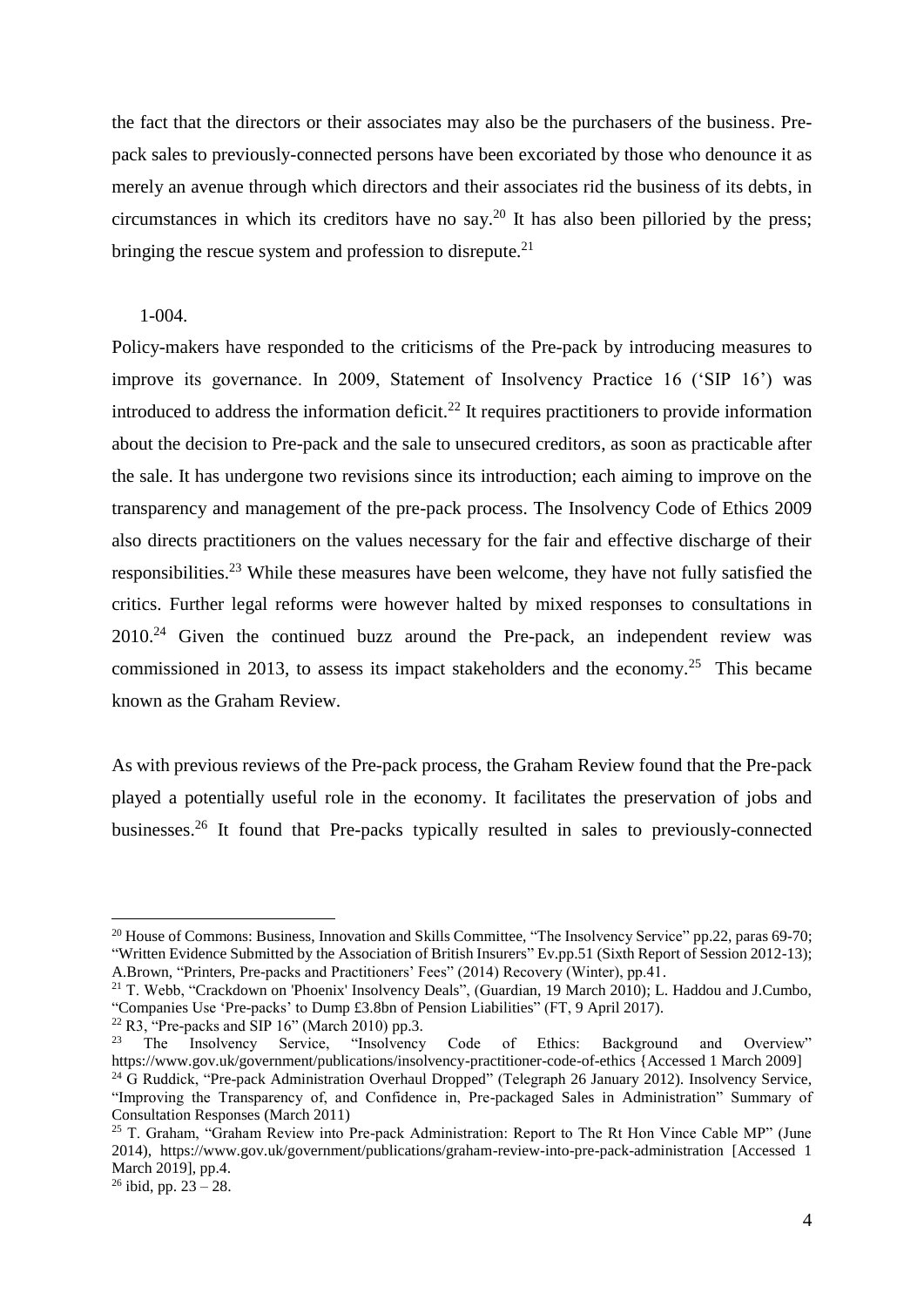persons, which helped give a second chance to entrepreneurs.<sup>27</sup> Still, the Review recognised that the Pre-pack had governance challenges, such as insufficient marketing, as well as the poor valuation methods employed to determine the value of distressed business. The Graham Review also noted that the procedure was characterised by a general lack of transparency and poor oversight.<sup>28</sup> Finally, it observed that inadequate focus was paid to post-rescue viability. This, it believed, resulted in Pre-packs sales to previously-connected persons failing twice as often as sales to their unconnected counterparts.<sup>29</sup> It concluded that these practices have left unsecured creditors feeling short-changed, with good reason.<sup>30</sup>

1-005.

To remedy the poor Pre-pack practices, the Graham Review proposed a menu of reforms including guidance on marketing and valuation which were subsequently incorporated into SIP 16.<sup>31</sup> It also made recommendations aimed solely at Pre-pack sales to previously-connected persons. It proposed that the previously-connected persons obtain a business viability statement whenever they were to purchase the business through a Pre-pack. More radically, it added a layer of independent oversight by creating the  $Pool$ .<sup>32</sup> The Pool operates as a limited liability company comprising 19 members drawn from various industries, to whom cases are allocated on strict rotation basis. <sup>33</sup> To qualify to become a member of the Pool, a person must have had at least 10 years board experience.<sup>34</sup> Some of its members have belonged to associations which have been critical of the Pre-pack, and could be expected to be aware of the practices to watch out for.<sup>35</sup> To avoid conflicts of interest, practising insolvency practitioners cannot join the Pool; though their retired counterparts may be accepted.<sup>36</sup> Its operation is monitored by the Oversight

<u>.</u>

<sup>&</sup>lt;sup>27</sup> P. Walton, C. Umfreville and P Wilson, "Pre-Pack Empirical Research: Characteristics and Outcome Analysis of Pre-pack Administration" https://www.gov.uk/government/publications/graham-review-into-pre-packadministration [Accessed 1 March 2019], paras A.2.1.

<sup>&</sup>lt;sup>28</sup> T. Graham, "Graham Review into Pre-pack Administration: Report to The Rt Hon Vince Cable MP" (June 2014), https://www.gov.uk/government/publications/graham-review-into-pre-pack-administration [Accessed 1 March 2019], p.51.

<sup>29</sup> ibid p.37

 $30$  ibid pp. 29-51.

<sup>31</sup> Ibid pp.64-66.

<sup>32</sup> Ibid pp.59-62.

<sup>33</sup> G. Hindle, "Pre-packs – The Latest Attempt at Transparency" [Lexology- December 7 2015], pp.1.

<sup>34</sup> P. Dutton and L. McAuley, "Addressing Concerns About Pre-packs – The 'pre-pack Pool'" [Lexology – March 24, 2016], pp.1

 $35$  Duncan Grubb, the Pool director was former chair of the British Property Federation's insolvency committee.

<sup>36</sup> G. Hindle, "Pre-packs – The Latest Attempt at Transparency" [Lexology- December 7 2015], pp.1.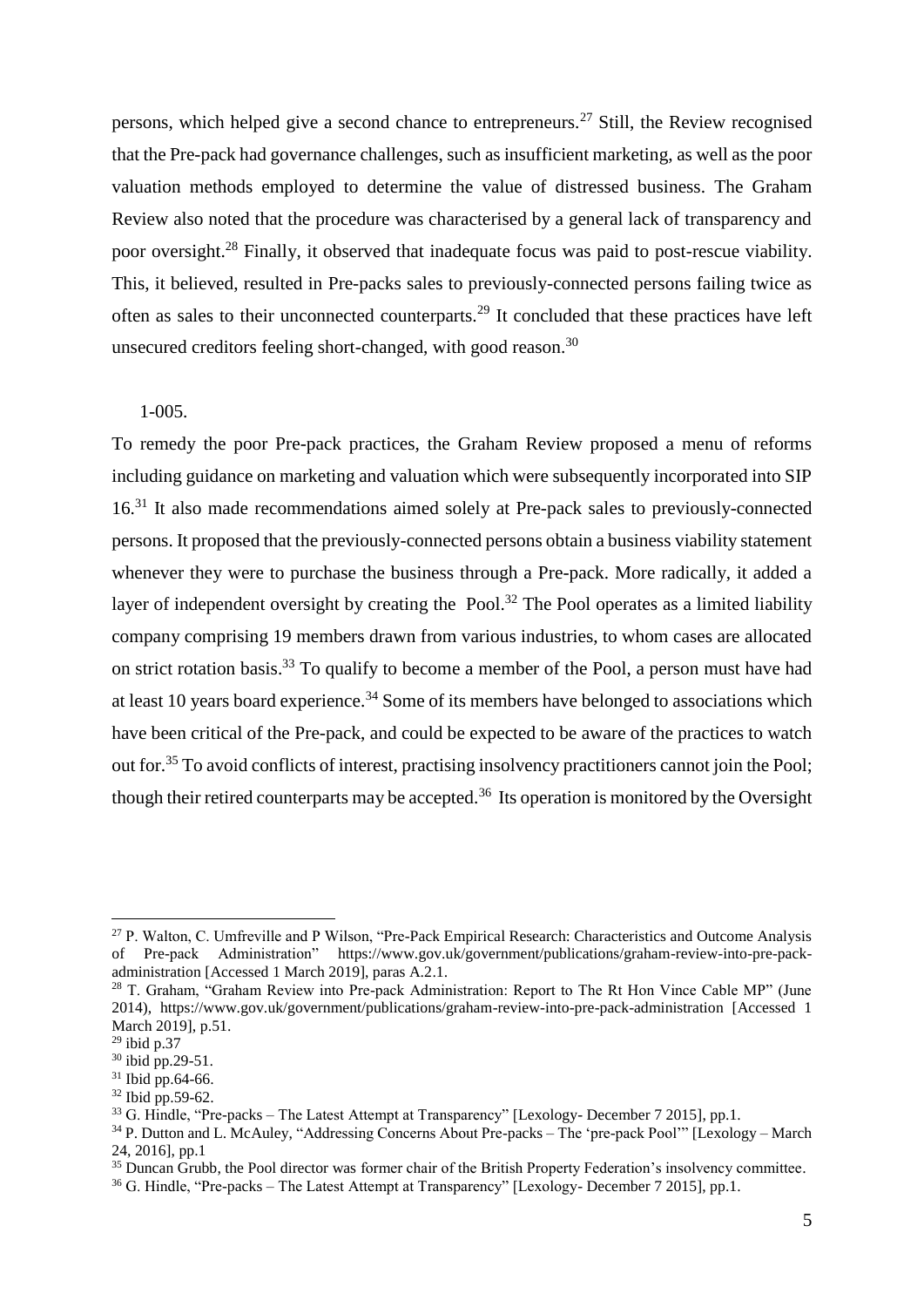Group comprising interested professional bodies through a service agreement.<sup>37</sup> Its secure online portal was open to receive applications from the  $2<sup>nd</sup>$  of November 2015.<sup>38</sup>

Ms Graham believed that the introduction of the Pool would inject additional transparency into the Pre-pack process, whilst maintaining the speed and confidentiality of the process. Also, that the independent oversight would give the body of creditors the assurances they sought that their interests would be carefully considered during the Pre-pack. The changes were introduced amidst mixed reviews. There was a mood of cautious optimism that the additional transparency would improve the process and reduce the noise around Pre-packs.<sup>39</sup> A parallel view criticised the utility of the Pool.<sup>40</sup> The main criticisms included how to pull together a Pool of suitable business experts and how to ensure their efficiency. Commentators also criticised the voluntary approach and the fact that the Pool did not have to account for its opinion.<sup>41</sup> The next section examines the success of the pool, so far.

#### **The Ineffectiveness of the Voluntary Approach**

1-006.

To receive the opinion of the Pool, previously-connected persons must make an application which cost £950 plus VAT from the  $1<sup>st</sup>$  January 2019.<sup>42</sup> They would be informed of the availability of the Pool by the insolvency practitioner but the decision to apply is made voluntarily by the purchaser.<sup>43</sup> The practitioner is to inform the body of creditors, through the SIP 16 statement, whether the previously-connected purchaser approached the Pool. The practitioner is to furnish the unsecured creditors with the Pool's opinion, where provided a

<u>.</u>

<sup>37</sup> Ibid, pp.1.

<sup>38</sup> Ibid, pp.1.

<sup>39</sup> The Insolvency Service, "Willott Announces Plans to Clean Up 'Pre-pack' Insolvency Deals" (Press Release 16 June 2014).

 $^{40}$ B. Burch, "The Graham Pre-pack Review – Why is Everyone Cheering?" https://complianceoncall.blogspot.com/2014/07/the-graham-pre-pack-review-why-is.html [Accessed 11 March 2019]; F. Coulson, "Graham Pre-Pack Report: Review and Comment" 2019]; F. Coulson, "Graham Pre-Pack Report: Review and Comment" https://www.moonbeever.com/comment/807-graham-pre-pack-report [Accessed 1 March 2019]; R. Crump, "Key Pre-pack Measures are Unworkable" https://www.accountancyage.com/aa/analysis/2352078/key-pre-packmeasures-are-unworkable [Accessed 1 March 2019].

<sup>&</sup>lt;sup>41</sup> P. Dutton and L McAuley, 'Addressing Concerns about Pre-packs – the "Pre-pack Pool"' (March 24, 2016); S. Jones, "The Pre-pack Pool – Problem-prone, Time-consuming, Costly and Pointless?" (Accountancy Age, 8 April 2016).

<sup>&</sup>lt;sup>42</sup> Hitherto, £800 plus VAT. Pre-Pack Pool, "Questions & Answers about the PrePack Pool" https://www.prepackpool.co.uk/questions-answers [Accessed 1March 2019].

<sup>43</sup>Statement of Insolvency Practice 16, "Pre-packed Administrations", https://www.r3.org.uk/media/documents/technical\_library/SIPS/SIP%2016%20Version%203%20Nov%202015. pdf, [Accessed 1March 2019], paras 9.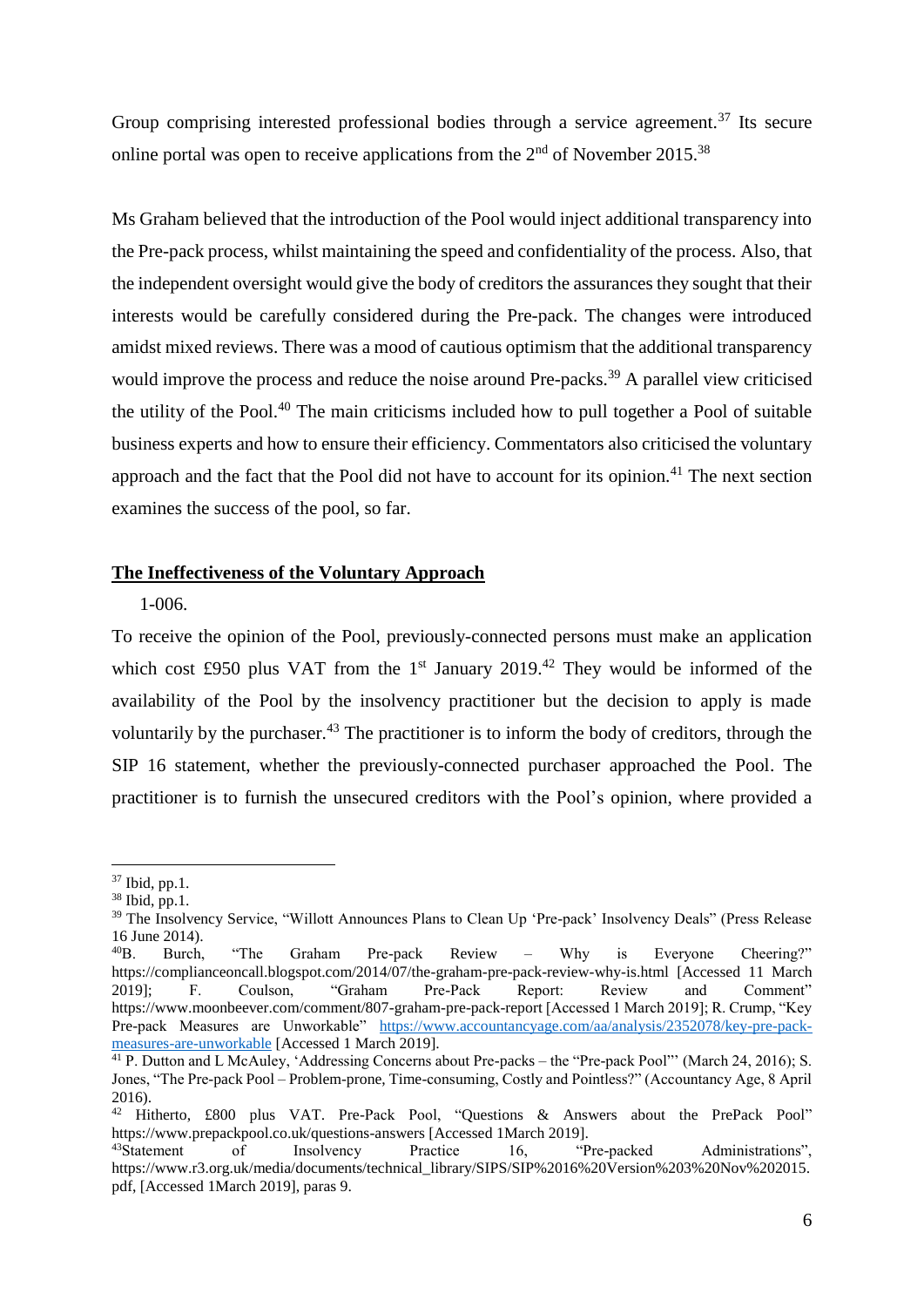copy by the applicant. <sup>44</sup> Failure to apply attracts no legal penalty. A reputational penalty was envisaged instead, as the creditors would be informed of the failure to consult the Pool. As a result, they would scrutinise the deals more closely than they may otherwise have done.

Upon receipt of the application, the Pool member returns an opinion within 2 business days.<sup>45</sup> It may make any one of the following statements: *the case for the pre-pack is not unreasonable; the case for the pre-pack is not unreasonable but there are minor limitations in the evidence provided;* or *the case for the pre-pack is not made*. <sup>46</sup> To avoid cost and delay, the Pool member does not provide reasons for the opinion; though anecdotal reports state that the Pool does communicate reasons, where requested.<sup>47</sup> There is no appeal from the Pool's opinion but a negative opinion does not prevent the Pre-pack from going ahead. The ultimate decision to execute the Pre-pack lies with the administrator, who would have to explain why the sale proceeded despite a negative opinion. This will be communicated to unsecured creditors through the SIP 16 statement.

# 1-007.

In the period since its introduction, the greatest challenge of the Pool has been the abysmal record of referrals. In the first 14 months of the pool's existence,  $(1<sup>st</sup> November 2015 - 31<sup>st</sup>)$ December 2016), there were 371 recorded Pre-packs; 188 (51%) involved a sale to previouslyconnected persons, making them eligible for referral. Of these, only 53 cases were referred to the Pool; constituting a mere 28% of the eligible cases.<sup>48</sup> In the succeeding 12-month period  $(1<sup>st</sup> January – 31<sup>st</sup> December 2017)$ , there were 356 Pre-packs, with 203 (57%) involving a sale to previously-connected persons; making them eligible for referral. There was a sharp decline in the percentage of referrals, however; with only11% (23 cases) referred to the Pool.<sup>49</sup>

The sharp drop in referrals testifies to the fact that the voluntary approach has failed and a change in policy direction is required. Though the Pool is invested in raising awareness about

1

<sup>47</sup> Discussed at the February 2019 Reviewer's Meeting.

<sup>44</sup>Ibid, Appendix.

<sup>45</sup> Pre-Pack Pool, "Questions & Answers about the Pre Pack Pool" https://www.prepackpool.co.uk/questionsanswers [Accessed 1March 2019].

<sup>46</sup> Pre-Pack Pool, "Annual Review 2016" https://www.prepackpool.co.uk/uploads/files/documents/Prepack%20Pool%20Annual%20Review%202016-17.pdf [Accessed 1 March 2019], pp.4.

<sup>48</sup> Pre-Pack Pool, "Annual Review 2016" https://www.prepackpool.co.uk/uploads/files/documents/Prepack%20Pool%20Annual%20Review%202016-17.pdf [Accessed 1 March 2019], pp.6.

<sup>&</sup>lt;sup>49</sup> Pre-Pack Pool, "Annual Review 2017" https://www.prepackpool.co.uk/uploads/files/documents/Pre-pack-Pool-Annual-Review-2017.pdf [Accessed 1 March 2019], pp. 4.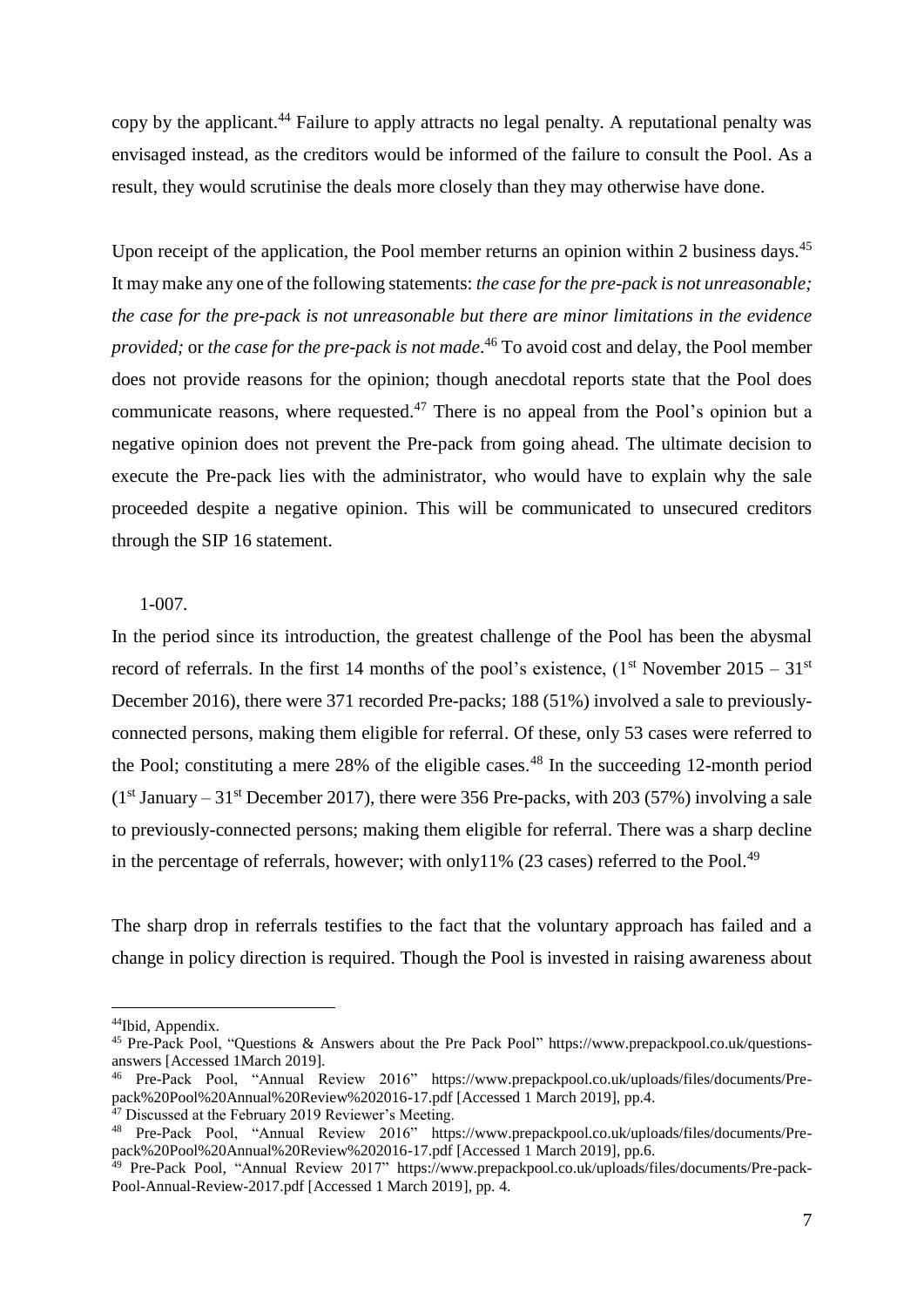its role, it is important to read the writing on the wall.<sup>50</sup> The government has signalled its intention to act - rather than to wait to see if referrals will pick up - by commissioning a review.<sup>51</sup> The industry is also keenly aware that the government has powers to legislate on Prepacks. These powers were reserved in 2015 but are set to expire in 2020.<sup>52</sup> So, as is typically the case with the Pre-pack and its regulation, there is a buzz in the air. It is therefore important to consider the next steps the government should take. Accordingly, the next section examines the case for and against mandatory referrals to the Pool.

#### **The Case for and Against Mandatory Referrals to the Pool**

1-008.

The abysmal referral figures discussed above have triggered a debate amongst those who support the voluntary referral approach and those who prefer to introduce a mandatory referral approach. Ms Graham, who recommended the reforms, advocates sticking with the voluntary referral approach. She notes that the dip in Pre-packs and Pre-pack sales to previouslyconnected persons in the first 14 months of the Pool's existence suggests that those seeking to execute bad Pre-packs may have been discouraged by the idea of external scrutiny.<sup>53</sup> Thus, she asks for more time for the Pool to grow into its role.<sup>54</sup>

It is important to recognise that Ms Graham is a self-confessed deregulator.<sup>55</sup> Nonetheless, there is evidence to suggest that Pool members are improving their oversight function. In the first 14 months of its existence, 64% of the applications returned a *not unreasonable* finding. 56 Only 25% returned a *not unreasonable but limitations in evidence* finding; with 11% returning a *case not made* finding.<sup>57</sup> In 2017 however, the number of *not unreasonable* responses dropped to 48%; with 35% receiving a finding of *not unreasonable but limitations in evidence*

<sup>&</sup>lt;sup>50</sup> C. Warmroll, "Unpacking the Pre-pack Pool", (Accountancy Age, 6 July 2016) pp.2.

<sup>51</sup> Insolvency Service, "Review of the Pre-pack Industry Measures" https://www.gov.uk/government/news/review-of-the-pre-pack-industry-measures [Accessed 1 March 2019]. <sup>52</sup> Small Business, Enterprise and Employment Act 2015, s129 inserts Insolvency Act 1986, Sch B1, para.60A(10).

<sup>53</sup> D. McCance, "Debate Over Mandatory Pre-pack Pool Referral" https://economia.icaew.com/news/may-2017/debate-over-mandatory-pre-pack-pool-referral [Accessed 1 March 2019].

<sup>54</sup> Ibid.

<sup>55</sup> T. Graham, "Graham Review into Pre-pack Administration: Report to The Rt Hon Vince Cable MP" (June 2014), https://www.gov.uk/government/publications/graham-review-into-pre-pack-administration [Accessed 1 March 20191, pp.5.

<sup>56</sup> Pre-Pack Pool, "Annual Review 2016" https://www.prepackpool.co.uk/uploads/files/documents/Prepack%20Pool%20Annual%20Review%202016-17.pdf [Accessed 1 March 2019], pp. 5.  $57$  Ibid, 5.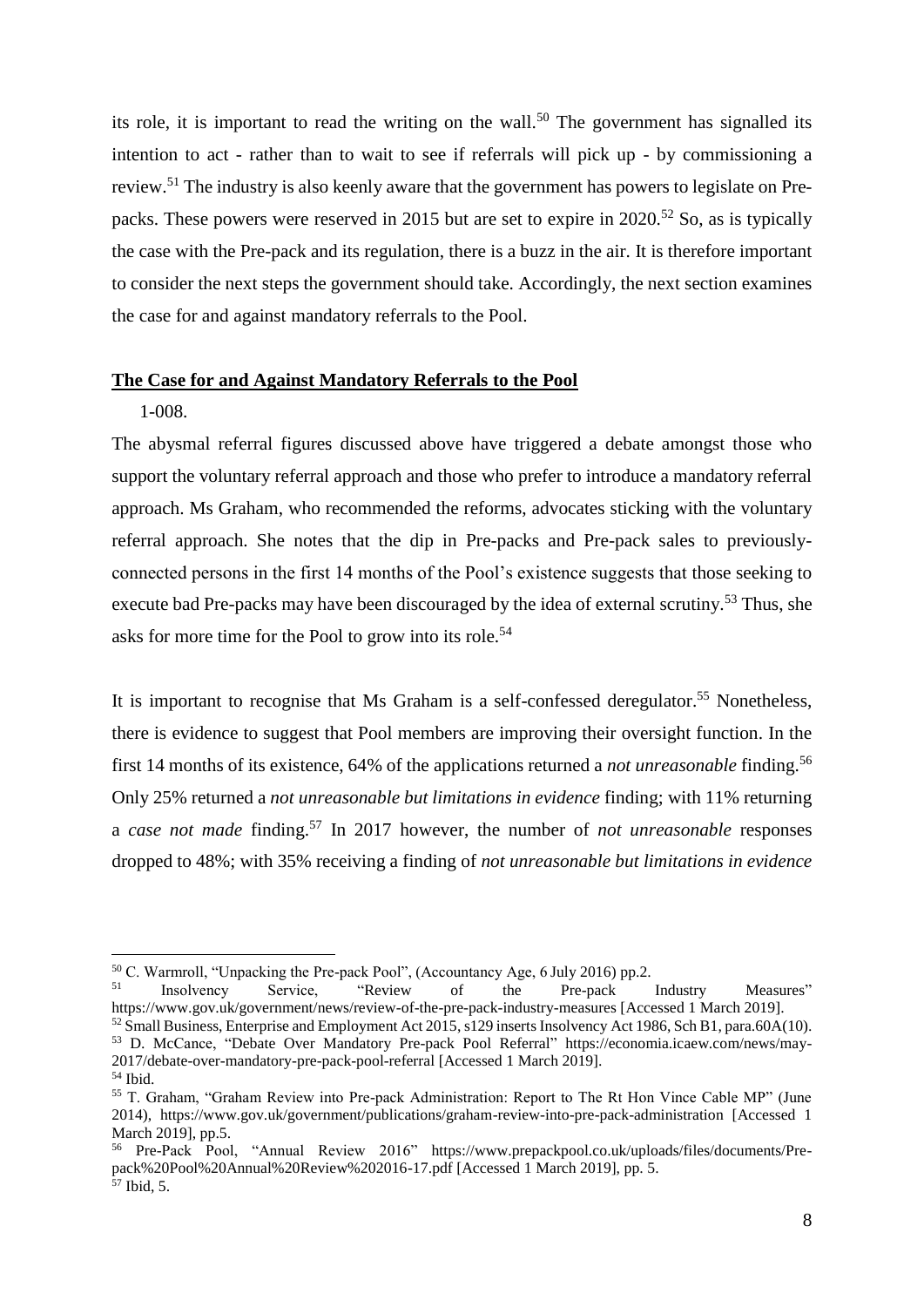and 17% returning a finding of *case not made*. 58 Though the total figure of referrals is small – 23 - and should be cautiously interpreted, anecdotal comments from Pool reviewers support the inference that the kid gloves are coming off and the Pool is scrutinising deals more stringently, as it grows into its role.<sup>59</sup> A more effective Pool sends excellent signals to the market.

## 1-009.

In spite of the foregoing, it must be recognised that the volume of Pre-packs as a percentage of administrations recovered from its dip to 22% in 2016, to 28% in 2017. This outcome takes us back to the 2010/2011 levels.<sup>60</sup> Similarly, the volume of Pre-pack sales to previously-connected persons recovered from its temporary dip from 51% in 2016, to 57% of sales in 2017.<sup>61</sup> While the 57% is lower than the over 70% levels of 2010/2011, the recovery suggests that pre-packers have quickly recognised the limited ambit of the Pool's reach.

Ms Graham has also suggested that the Recognised Professional Bodies should help encourage their numbers to embrace the reforms, by broadcasting its positive impact.<sup>62</sup> Perhaps then, practitioners would persuade previously-connected persons to make applications with a lot more conviction. This route may take considerable time, as some practitioners' comments suggest that they need a lot of convincing. $63$  Indeed, the system would work better where associations like the Institute of Credit Management, the Association of British Insurers, British Property Federation and others encouraged their numbers to remain alert for the Pool's opinion. However, in the absence of actual notification of the Pre-pack while the Pool may still be approached, there is no way that unsecured creditors can influence applications to the Pool. A threat of seeking legal redress cannot succeed either, as there is no penalty for a failure to approach the Pool.

<sup>58</sup> Pre-Pack Pool, "Annual Review 2017" https://www.prepackpool.co.uk/uploads/files/documents/Pre-pack-Pool-Annual-Review-2017.pdf [Accessed 1 March 2019], pp. 4-5.

<sup>59</sup> Presentation at February Reviewer's Meeting.

<sup>60</sup> Pre-Pack Pool, "Annual Review 2017" https://www.prepackpool.co.uk/uploads/files/documents/Pre-pack-Pool-Annual-Review-2017.pdf [Accessed 1 March 2019], pp. 4-5.

 $61$  Ibid, pp. 4-5.

<sup>62</sup> D. McCance, "Debate Over Mandatory Pre-pack Pool Referral" https://economia.icaew.com/news/may-2017/debate-over-mandatory-pre-pack-pool-referral [Accessed 1 March 2019].

 $^{63}$  S. Jones, "The Pre-pack Pool – Problem-prone, Time-consuming, Costly and Pointless?" (Accountancy Age, 8) April 2016); S. Moppett, "An IP's Perspective of the Pre Pack Pool", http://krecr.co.uk/an-ips-perspective-of-thepre-pack-pool/ [Accessed 1 March 2019]; B. Robson, "Less Pre Packs Likely Due(sic) Greater Regulation" http://www.bridgenewland.co.uk/administration-news/sip16-changes-leading-to-less-pre-packs [Accessed 1 March 2019].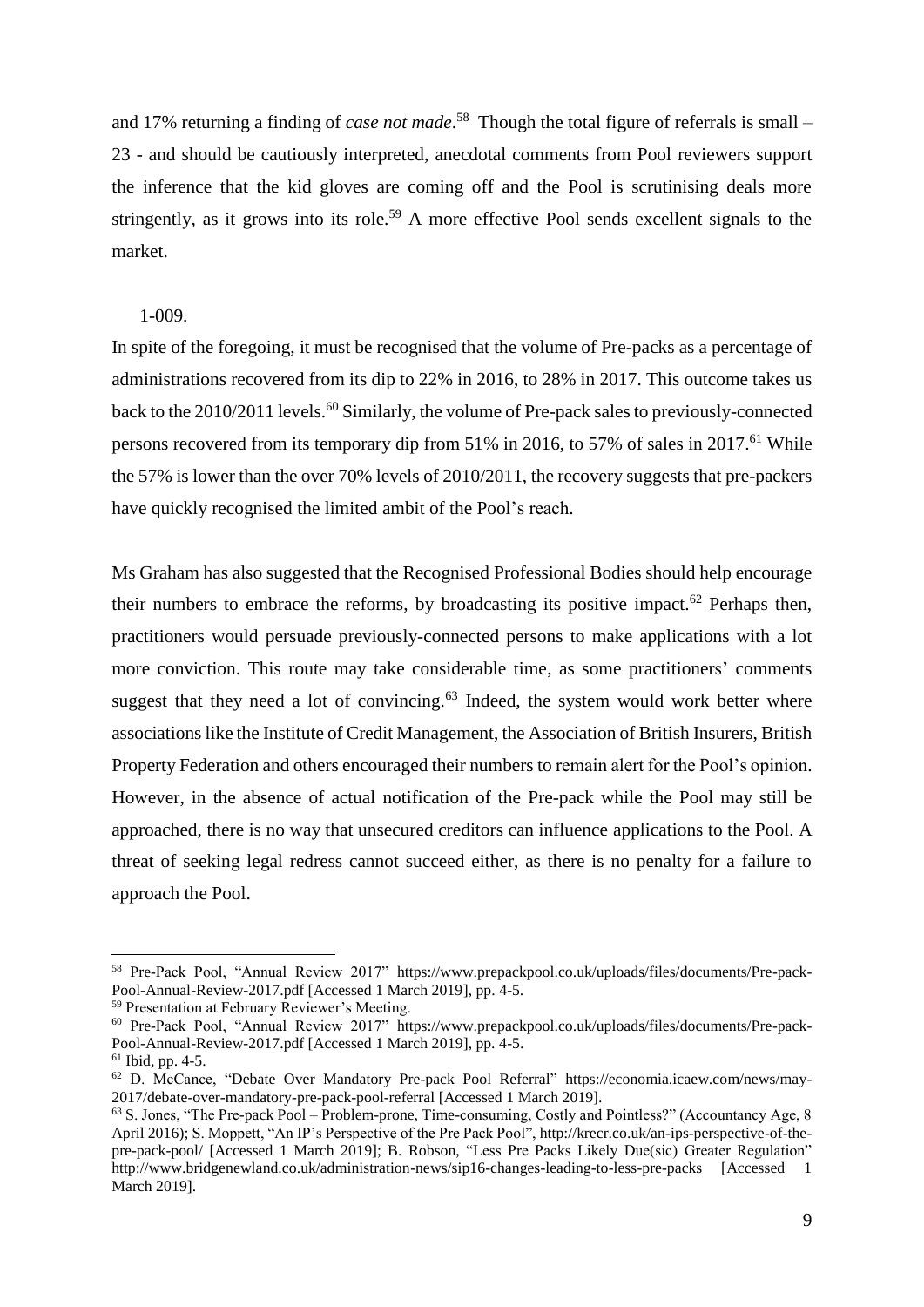1-010.

The available figures therefore suggest that it will likely take a long time to get to the situation in which the preponderance of previously-connected persons feel inclined to approach the Pool voluntarily. We are more likely to see selective use of the Pool, which will see its members approached by those who choose, personally, to adhere to the ethos of the reforms or whose Pre-packs are above board. Others who consider the Pool *'*problem-prone, time consuming, costly and pointless' will not apply for Pool scrutiny.<sup>64</sup>

Previously-connected persons have added incentive to avoid the Pool, as applications come with a chance of obtaining a *case not made* opinion. Practitioners have indicated concern with the inability of parties to challenge the opinion of the Pool or perhaps to ask for a review of the opinion.<sup>65</sup> They state how such an outcome may prejudice the deal before the unsecured creditors. Although there is general creditor apathy, the *case not made* opinion, together with the rewards of the additional scrutiny that it may trigger, could serve as the basis for an application to replace the administrator. Such an outcome would lead to time and cost delays, even if unsuccessful. <sup>66</sup> While it is absolutely right that a *case not made* should trigger additional scrutiny of the deal, it is important that careful consideration be given to the right to challenge the opinion of the Pool. Such an approach would introduce a balance between the interests of previously-connected persons and those of unsecured creditors.

A worrisome alternative would be for previously-connected persons to choose not to disclose the opinion of the Pool to the administrator, as that would prevent the opinion from being communicated to the unsecured creditors. Presently, previously-connected persons are not compelled to release the opinion. SIP 16 merely instructs the administrator to forward the opinion to unsecured creditors, where made available by the previously-connected persons. The administrator has no duty to request a copy of the opinion directly from the Pool and the Pool has no right to insist on the communication of the opinion to the unsecured creditors. In February, a Pool member discussed a case in which the SIP 16 report indicated that the Pool

<sup>64</sup> S. Jones, "The Pre-pack Pool – Problem-prone, Time-consuming, Costly and Pointless?" (Accountancy Age, 8 April 2016).

<sup>65</sup> S. Moppett, "An IP's Perspective of the Pre Pack Pool", http://krecr.co.uk/an-ips-perspective-of-the-pre-packpool" [Accessed 1 March 2019]; Unpacking the Pre-pack Review (Slaughter and May Briefing, June 2014) https://www.slaughterandmay.com/media/2057664/unpacking-the-pre-pack-review.pdf [Accessed 11 March 2019].

<sup>66</sup> *Clydesdale Financial Services v Smailes* [2009] EWHC1745 (Ch)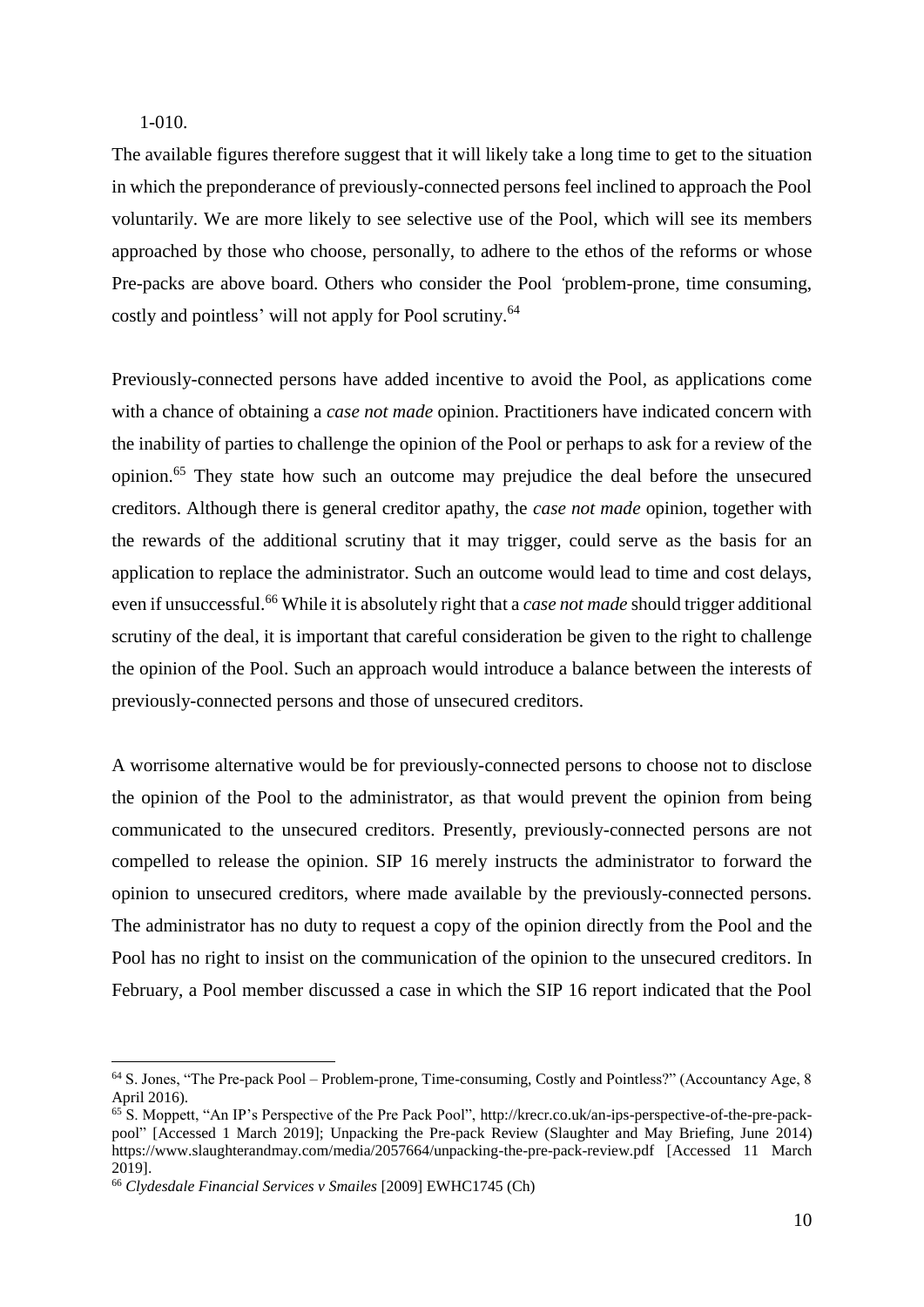had been approached but did not include the outcome of the application.<sup>67</sup> The opinion had been that the case for the Pre-pack was not made. As a result of the failure to disclose the opinion, the unsecured creditors had been prevented from knowing the outcomes of the application. As a corollary, they had possibly been prevented from scrutinising the deal more closely.

## 1-011.

<u>.</u>

From the fore-going, it is clear that the voluntary referral approach permits both selective applications to the Pool, as well as selective communication of the Pool's opinion to insolvency practitioner and unsecured creditors. This outcome sabotages the spirit and goals of the reforms. It can be eliminated by introducing a mandatory referral approach. Mandatory referrals will provide creditors with the comfort that attends the introduction of external oversight. A mandatory approach can also accommodate a system of reviewing or challenging a *case not made* outcome, to ensure a fair procedure for all concerned. Also in support of a mandatory referral approach, is Sir Vince Cable, who commissioned the Graham Review. Sir Vince has stated his disappointment in the abysmal referral figures and called for additional reforms.<sup>68</sup> His view is supported by R3, the Association of Business Recovery Professionals, and the British Property Federation, which consider mandatory referrals to be a step in the right direction.<sup>69</sup>

There is however a split amongst those calling for mandatory oversight; between those who propose a qualified mandatory referral approach and those who do not. Sir Vince suggested that a threshold should be set; above which referrals should be compulsory.<sup>70</sup> Vacarri, also in support, argues that the threshold should be set at a transaction value of £500,000.<sup>71</sup> This figure is based on the average value of deals presented to the Pool in its first year.<sup>72</sup> In the alternative,

<sup>67</sup> D. Blair, "Case Study – A Reviewer's Perspective" [presented at the Reviewers' Meeting, February 2019].

<sup>68</sup> A. Ralph, "Company Purchasers Ignore Voluntary 'Safety Net' For Pre-pack Administrations", (The Times, 20 August 2018).

 $^{69}$  R3, "Government Pre-pack Review Opportunity for Improvement" (13 December 2017); "Calls for CVAs to be Referred to the Pre-pack Pool as Concerns Increase about their Use" be Referred to the Pre-pack Pool as Concerns Increase about their Use" https://www.walkermorris.co.uk/publications/calls-for-cvas-to-be-referred-to-the-pre-pack-pool-as-concernsincrease-about-their-use/ [Accessed 1 March 2019].

<sup>70</sup> A. Ralph, "Company Purchasers Ignore Voluntary 'Safety Net' For Pre-pack Administrations", (The Times, 20 August 2018).

<sup>71</sup> E. Vaccari, 'Pre-pack Pool: Is It Worth It?" (2018) 29 ICCLR, pp.697-712, p.707.

<sup>&</sup>lt;sup>72</sup> Based on Hopewell and Kerr, "Unpacking the Pre-Pack" [November 2016] Credit Management 13, cited in E. Vaccari, 'Pre-pack Pool: Is It Worth It?" (2018) 29 ICCLR, pp.697-712, p.707.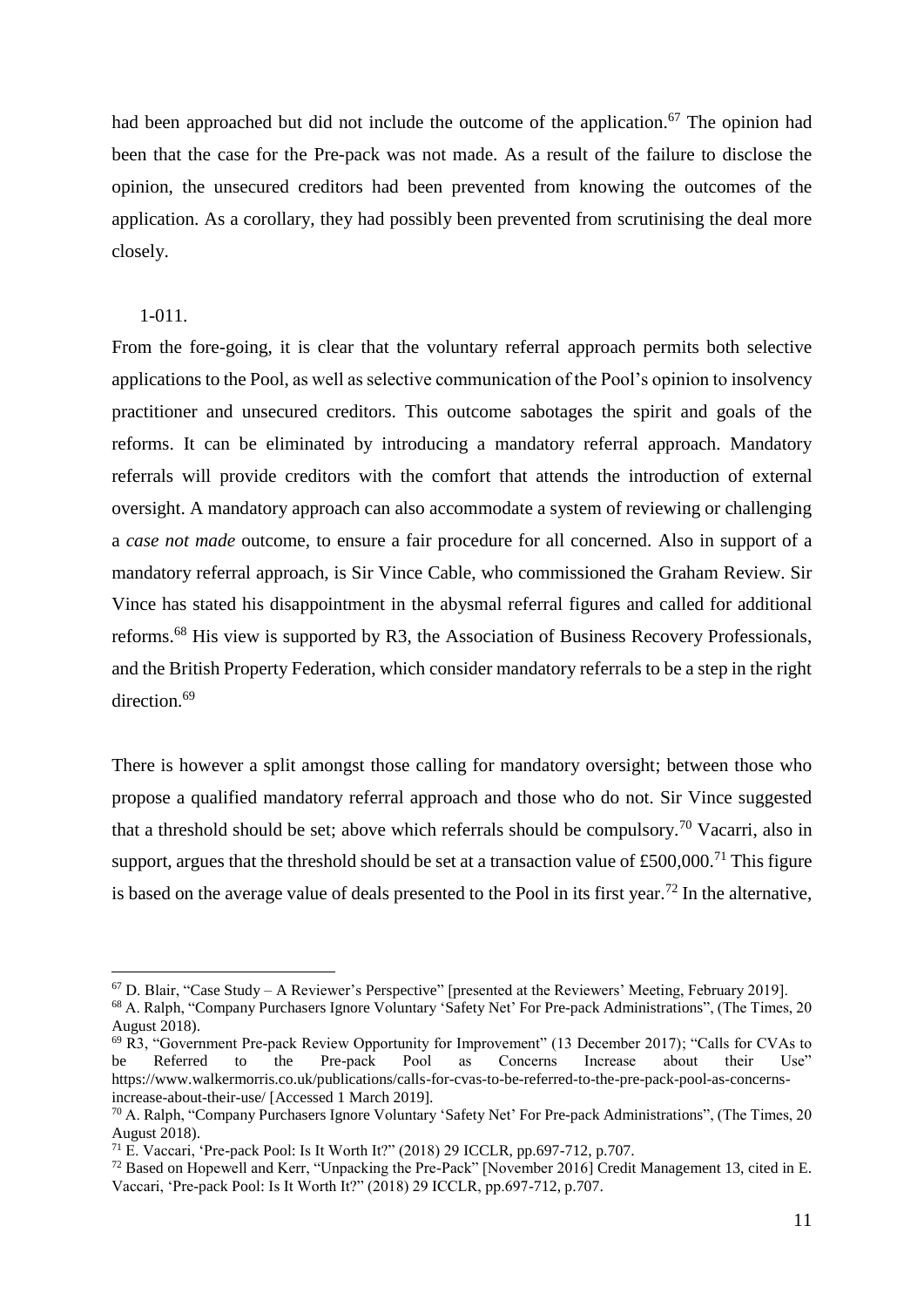he argues that the mandatory application procedure should apply to medium and large companies.<sup>73</sup>

#### 1-012.

This article departs from that view because such an approach would exclude majority of the companies which use the Pre-pack from the mandatory referral scheme, and by so doing, undermine the effectiveness of the Pool's oversight role. The 2014 empirical study on prepacks indicated that majority of the companies which use the Pre-pack process are micro or small.<sup>74</sup> Similarly, Polo found that companies involved in Pre-pack sales to previouslyconnected persons tend to be comparably smaller in size than their counterparts who go into traditional administration or sell their businesses to unconnected persons.<sup>75</sup> Banks have also indicated that there is heavy use of Pre-packs at the lower end of the market.<sup>76</sup> They suggest that many of such Pre-packs may be better off in a liquidation procedure.<sup>77</sup> Thus, limiting mandatory oversight to medium or large companies would enable majority of the companies using the Pre-pack to avoid the oversight provided by the Pool, if they so choose. Yet, the excluded majority are perceived to be susceptible to abuse.<sup>78</sup>

What's more, such an approach would undermine the comfort which the Pool's oversight clearly provides to unsecured creditors.<sup>79</sup> Such is the comfort it provides, that creditor groups have asked for its remit to extend to the Company Voluntary Arrangement procedure.<sup>80</sup> An informed observer would point out that trade creditors are generally unaffected by large company Pre-packs. It is the restructuring of micro and small entities that potentially harm their interests.<sup>81</sup> Thus, any attempt to exclude micro and small Pre-packs from mandatory referrals

<sup>73</sup> E. Vaccari, 'Pre-pack Pool: Is It Worth It?" (2018) 29 ICCLR, pp.697-712, p.707.

<sup>74</sup> P. Walton, C. Umfreville and P Wilson, "Pre-Pack Empirical Research: Characteristics and Outcome Analysis of Pre-pack Administration" https://www.gov.uk/government/publications/graham-review-into-pre-packadministration [Accessed 1 March 2019], pp. 12, paras A1.2

<sup>75</sup> A. Polo, 'Secured Creditor Control in Bankruptcy: Costs and Conflict' http://papers.ssrn.com/sol3/papers.cfm?abstract\_id=2084881 [Accessed 1 March 2019], pp. 20.

<sup>76</sup> Insolvency Service, 'Improving the Transparency Of, and Confidence In, Pre-Packaged Sales in Administration: Summary of Consultation Responses (March 2011), pp.17, paras 3.52

<sup>77</sup> Ibid, pp.17, paras 3.52.

<sup>78</sup> Ibid, pp. 7, paras 2.8; pp.11, paras 3.13.

<sup>79</sup> J. Hillman and J.Snowdon, "Testing the Waters: Two Professionals Reveal their Experiences with the Pre-pack Pool to *Recovery*" (2016) Recovery (Autumn), pp.40-41.

<sup>80</sup> "Calls for CVAs to be Referred to the Pre-pack Pool as Concerns Increase about their Use" https://www.walkermorris.co.uk/publications/calls-for-cvas-to-be-referred-to-the-pre-pack-pool-as-concernsincrease-about-their-use/ [Accessed 1 March 2019].

<sup>81</sup> Insolvency Service, 'Improving the Transparency Of, and Confidence In, Pre-Packaged Sales in Administration: Summary of Consultation Responses (March 2011), pp. 16, paras 3.47.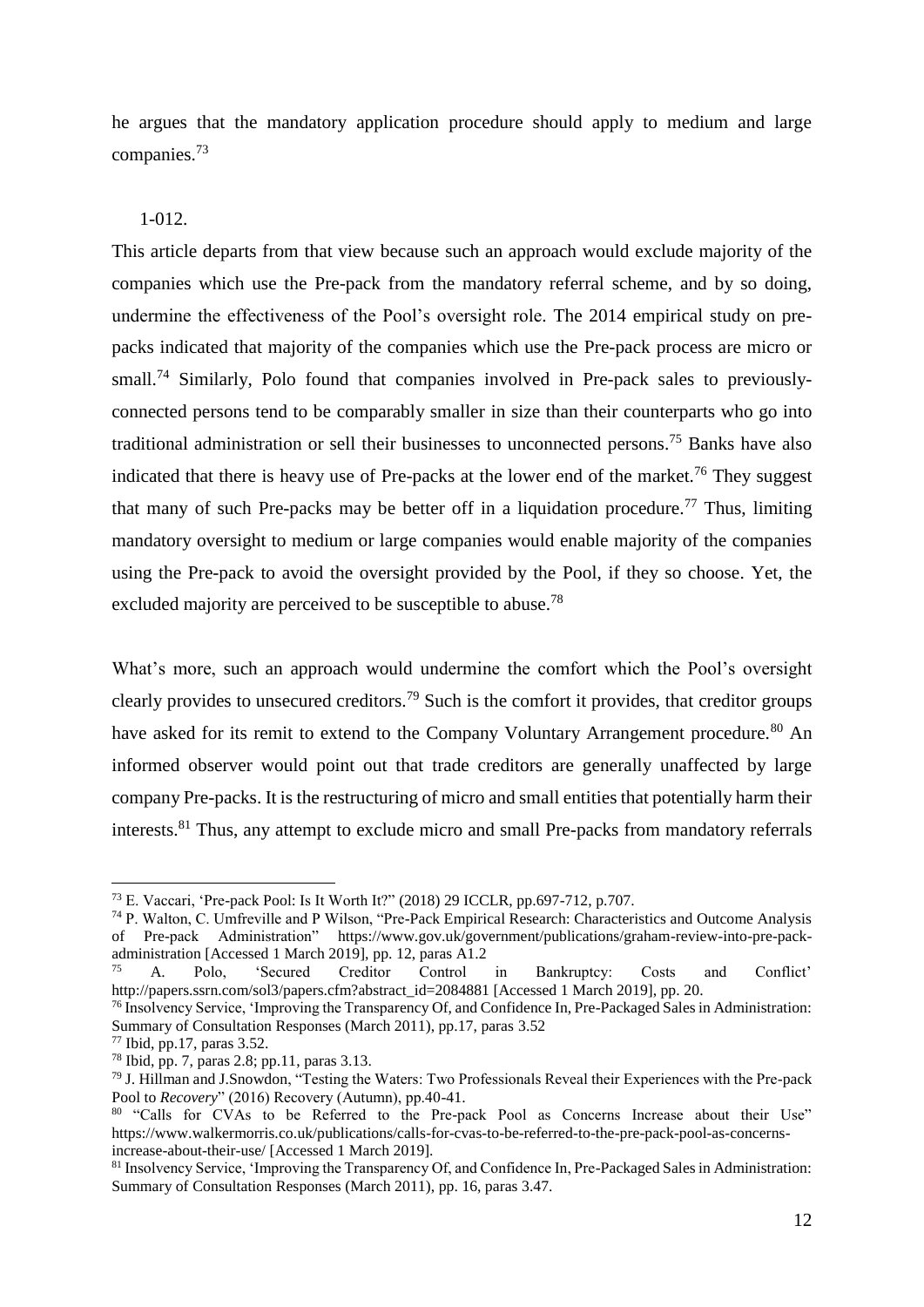would be met with resounding criticism from already vocal critics of the practice. It would also perpetuate the general lack of confidence in the Pre-pack procedure. Clearly, companies at each end of the insolvency spectrum deal with different sets of challenges and potentially abusive practices. The Pool should provide oversight of large Pre-packs, which may facilitate the avoidance of tax and pension liabilities.<sup>82</sup> Likewise, it should provide oversight of micro and small company Pre-packs, which are susceptible to the abusive practices recorded by the Graham Review.<sup>83</sup> It is therefore imperative to ensure that potential abusers of the Pre-pack at both ends of the market cannot avoid the oversight provided by the Pool.

#### 1-013.

<u>.</u>

Even if, for the sake of argument, a threshold is agreed, the appropriate threshold must be carefully considered, as it may result in the artificial deflation of transaction values to avoid the qualifying limit. Such an outcome would be potentially detrimental to unsecured creditors, who could miss out on recoveries as a result. A transaction value in the range of £500,000 would exclude many Pre-packs which should ideally come under the oversight of the Pool. The directors of the Pool have noted that majority of the companies that approach them have a transaction value of £200,000 to £300,000.<sup>84</sup> Further, when we examine the 8 transactions reviewed by one of the Pool members, we find that 5 have been in relation to transactions worth less than £500,000 in value.<sup>85</sup> Thus, setting a value of £500,000 would exclude 62.5% of those cases from review.

It may be pointed out that £500,000 was chosen because it was the mean value. The response is that it is ill-advised to hinge the qualifying limit on the mean value. We may find a large disparity between the median and the mean values; as the mean value is likely to have been influenced upwards by a few large transactions. This will therefore artificially exclude many companies that ought to be included in the mandatory referral scheme. An examination of the case load of the Pool member discussed above is, again, instructive. The mean value for the entire case load was £414,285; yet 57% of the cases fell below that value. <sup>86</sup> The median value

<sup>83</sup> T. Graham, "Graham Review into Pre-pack Administration: Report to The Rt Hon Vince Cable MP" (June 2014), https://www.gov.uk/government/publications/graham-review-into-pre-pack-administration [Accessed 1 March 2019], pp.52-54; Insolvency Service, 'Improving the Transparency Of, and Confidence In, Pre-Packaged Sales in Administration: Summary of Consultation Responses (March 2011), pp. 16, paras 3.47.

 $84$  C. Warmroll, "Unpacking the Pre-pack Pool", (Accountancy Age, 6 July 2016) pp.2.

<sup>82</sup> J. Cumbo, 'Companies Abusing Insolvency Pre-packs, Independent Panel Says' (FT, 25 November 2018); L. Haddou and J. 'Cumbo, Companies Use 'Pre-packs' to Dump £3.8bn of Pension Liabilities' (FT, 9 April 2017).

<sup>85</sup> D. Blair, "Case Study – A Reviewer's Perspective" [Presented at the Reviewers' Meeting, February 2019]. <sup>86</sup> Ibid.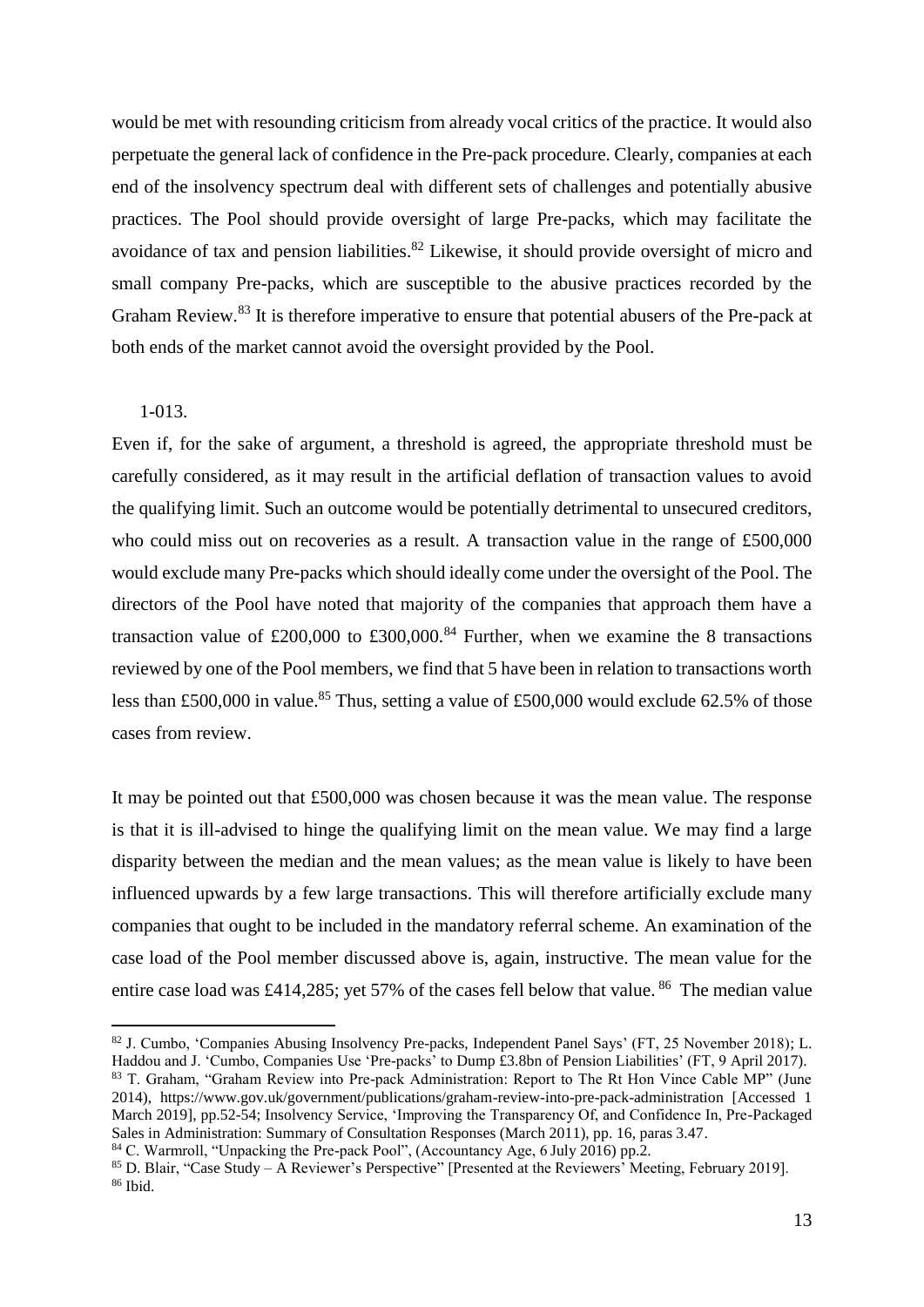was £300,000, while the mode was £200,000. Both these values fall within the £200,000 - £300,000 range identified by the Pool directors.<sup>87</sup> Thus, chasing the mean value may, again, exclude majority of the cases which ought to be mandatorily reviewed.

On a final note, it is important to be guided by the goal of the reforms. They respond to the susceptibility of the Pre-pack sale to previously-connected persons to abuse.<sup>88</sup> It is this fact that undermines the reputation of Pre-pack sales to previously-connected persons. Thus, both the voluntary and qualified mandatory referral approach would likely attenuate the effectiveness of the Pool's oversight function. Both approaches would also limit the ability of the Pool to gather important information about Pre-pack practices across the range of companies. This information is vital to improving Pre-pack governance. As the Pool can only perform its functions and contribute to improving the governance of Pre-pack sales to previously-persons where referrals are made, there is a need for a mandatory referral approach.

#### **Conclusion**

#### 1-014.

1

The Pool is an important addition to the innovative practices aimed at improving Pre-pack governance. It responds to the call for the introduction of independent assessment of Pre-packs, particularly where sold to previously-connected persons. As this has been a recurring request from unsecured creditors groups, it sends the right signals to the market that abusive practices will not be tolerated. Also, that the interests of unsecured creditors matter. Such signals provide comfort to unsecured creditors, which is important to the reputation of the system. It is unfortunate that only a fraction of eligible referrals has been made to the Pool. This outcome sends a worrisome message to excluded stakeholder groups and indeed, the public.

The paper has argued that the continued slowdown in referrals is evidence of the failure of the voluntary approach. Therefore, a mandatory approach should be instated. It demonstrates also, that the voluntary approach creates a system in which previously-connected persons can selectively approach the Pool and selectively disclose the opinion of the Pool reviewer to unsecured creditors and insolvency practitioners; thereby undermining the very fabric of the

<sup>87</sup> C. Warmroll, "Unpacking the Pre-pack Pool", (Accountancy Age, 6 July 2016) pp.2.

<sup>88</sup> T. Graham, "Graham Review into Pre-pack Administration: Report to The Rt Hon Vince Cable MP" (June 2014), https://www.gov.uk/government/publications/graham-review-into-pre-pack-administration [Accessed 1 March 2019], pp.52-58.